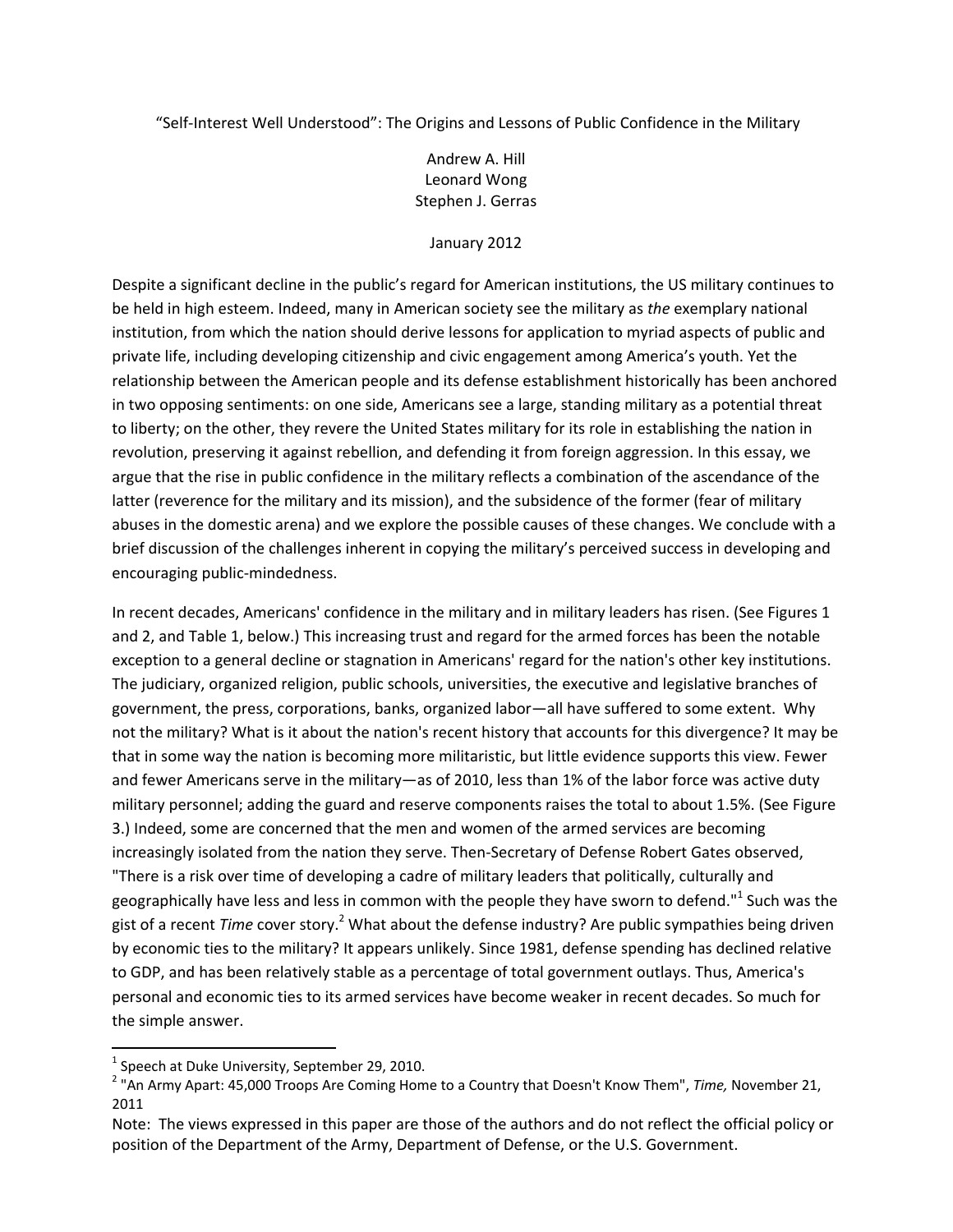

Figure 1: Gallup Poll, Percentage of Respondents Expressing "a great deal" or "quite a lot" of Confidence in these Institutions

Figure 2: Harris Poll, Percentage of Respondents Expressing "a great deal" of Confidence in the "people in charge of running" these Institutions



Table 1: Gallup, 20 Year Change in Percentage of Respondents Expressing "a great deal" or "quite a lot" of Confidence in these Institutions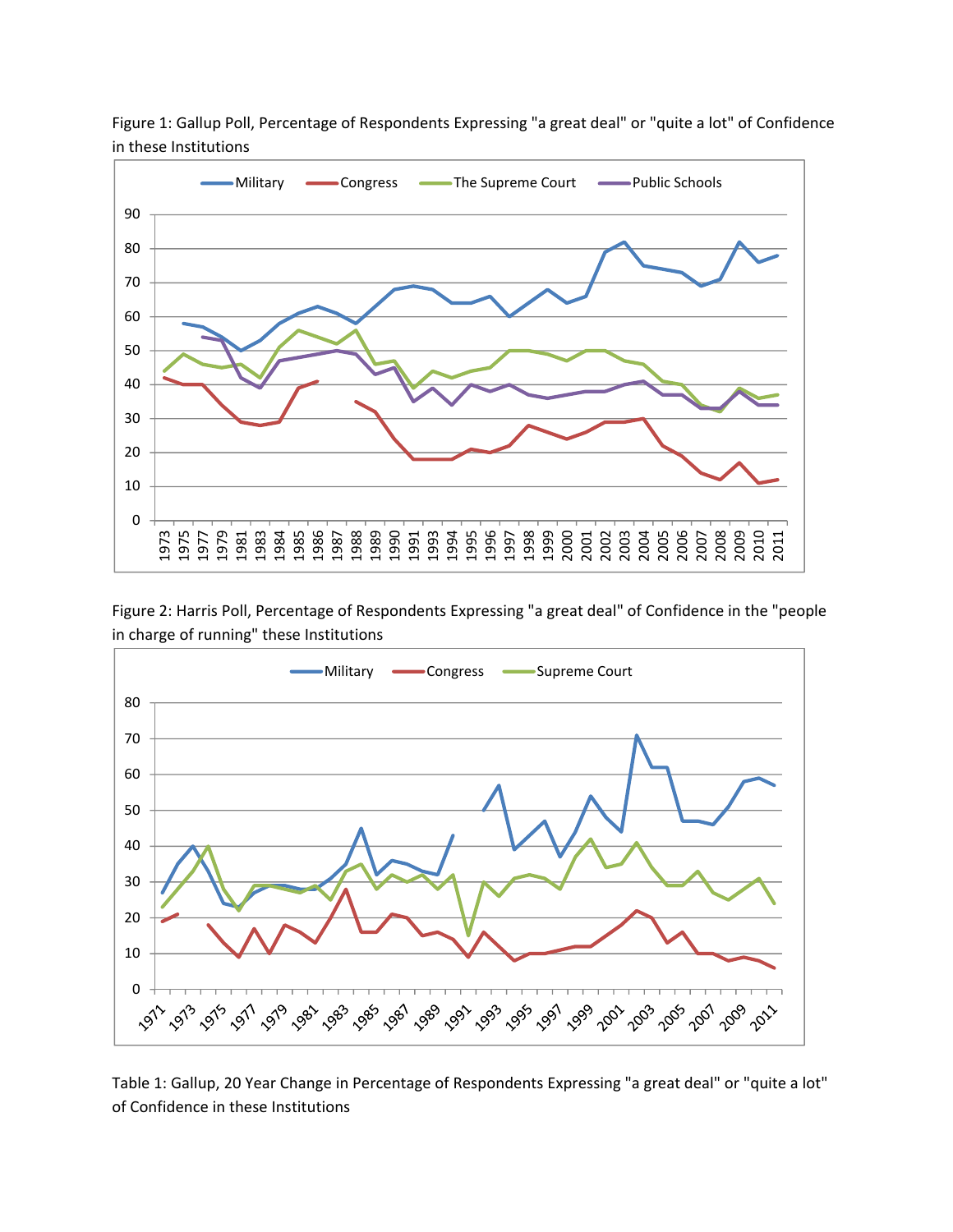|                               | 1981 | 2011 | Change |
|-------------------------------|------|------|--------|
| The Church/Organized Religion | 64   | 48   | $-16$  |
| The Military                  | 50   | 78   | 28     |
| <b>US Supreme Court</b>       | 46   | 37   | -9     |
| <b>Public Schools</b>         | 42   | 34   | -8     |
| Congress                      | 28   | 12   | $-16$  |
| Organized Labor               | 28   | 21   | $-7$   |
| <b>Big Business</b>           | 20   | 19   |        |

Figure 3: Military as % of Labor Force (Data Courtesy of the Bureau of Labor Statistics and the Congressional Research Service)



The suspicion of military power is rooted in the revolutionary ideals of the Republic. The founders' fear of an unchecked military reflected both their personal experience of abuse at the hands of the British soldiery, and their knowledge of history—particularly that of the Roman Republic. In the military rule of Sulla, Julius Caesar, and other Romans, the American revolutionaries and framers of the constitution saw archetypes for what happens when too much is power entrusted to a charismatic leader of an army. Though they disagreed in many fundamental questions of government, agrarian democrats like Jefferson and federalists such as Hamilton and Madison shared the opinion that a standing army could endanger freedom. In a speech to the Constitutional Convention, Madison expressed this fear thus:

In time of actual war, great discretionary powers are constantly given to the Executive Magistrate. Constant apprehension of War, has the same tendency to render the head too large for the body. A standing military force, with an overgrown Executive, will not long be safe companions to liberty. The means of defense against foreign danger, have been always the instruments of tyranny at home.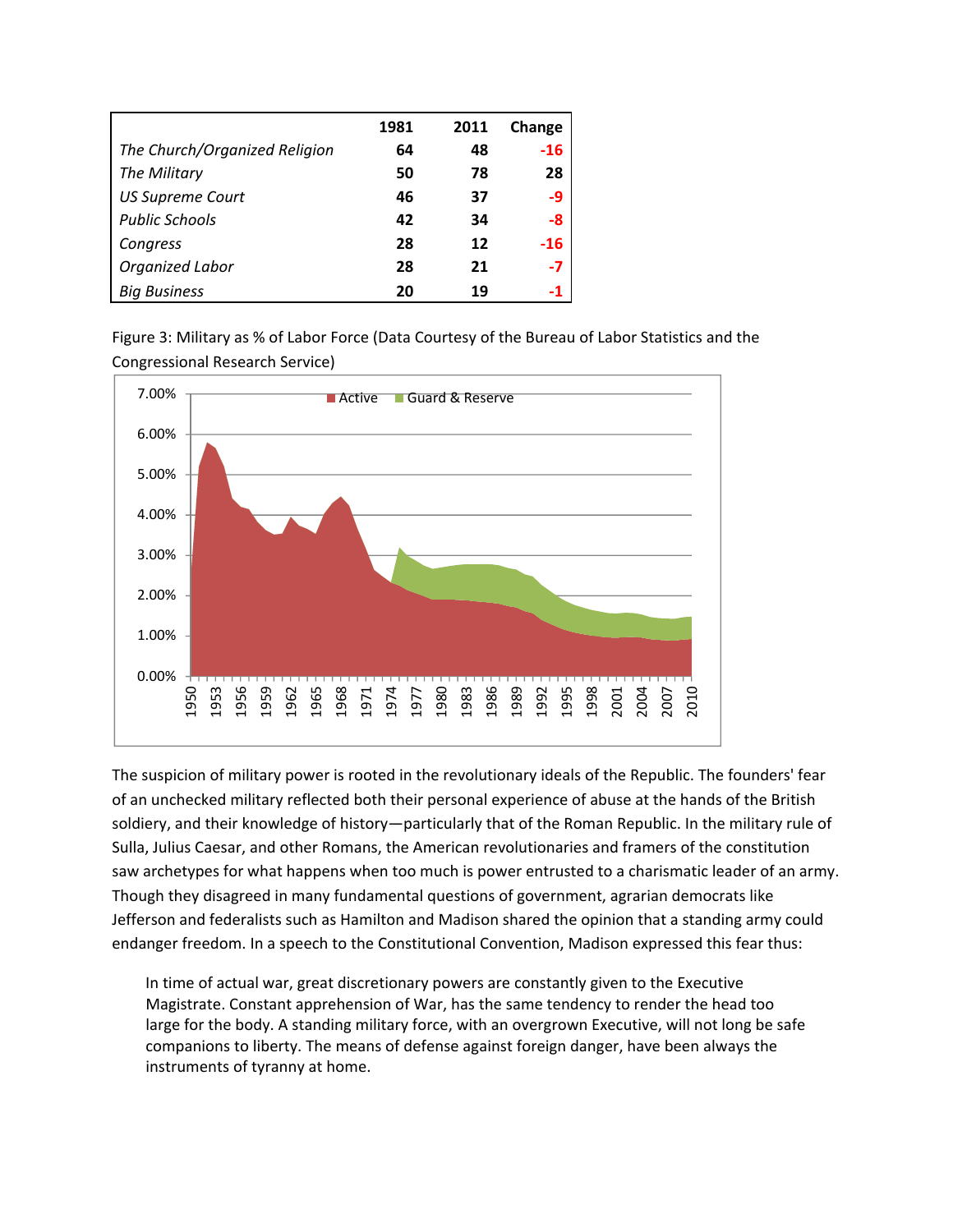Civilian control of the armed forces was laid out in Section 2, Article 2 of the Constitution. More limitations (direct and indirect) on the powers of the military were enumerated in the bill of rights: notably in the right to bear arms, the protection from quartering troops, and the protection from unreasonable search and seizure. Finally, the iterations of *posse comitatus* law offer more evidence of America's careful control of the military. However, aside from works of fiction or the paranoid fantasies of the political fringes, recent history has given Americans little cause for worry in this regard, and Americans' historical fears of a too-powerful military have faded somewhat. We see three forces driving this trend: the military has been shrinking in both absolute and relative terms; American military operations are almost exclusively conducted outside of the United States—occasions justifying (either through the Constitution or an act of Congress) the domestic use of federal troops just have not occurred with much regularity; and finally, the military has been largely absent from domestic politics and the controversies that accompany such activity.

First, the domestic footprint of the military has been dramatically reduced in recent decades. Through five rounds of Base Realignment and Closure (BRAC) from 1989 to 2005, 350 military installations have been closed. The number of active duty military personnel has declined, as well, from around three million in 1970, to two million in 1980, to slightly fewer than one-and-a half million today. Relative to the U.S. population, this downsizing has been large: active duty military personnel accounted for 1.5% of the population in 1970, .9% in 1980, and just .48% in 2010.

Second, the U.S. military's role of national defense (meaning the physical garrisoning and defense of the United States itself) has had little significance in military planning and deployment since 1945. Ostensibly, all American military actions are in defense of the U.S. Constitution—such is the oath taken by the men and women of the armed services. The oath names "all enemies, *foreign and domestic*" (emphasis added), but in recent U.S. history, foreign enemies operating on foreign soil have predominated. The 9/11 attacks are a glaring exception, except that their character (unconventional) and duration (too brief to allow an effective response) precluded any significant U.S. military involvement in combating them. U.S. military power is projected across the globe, but is barely noticeable at home. Since 1970, Federal forces have been used only once in the domestic enforcement of law and order, when Marine and Army units were sent to rioting areas of Los Angeles in 1992. $3$ 

Third, the military has generally detached itself from domestic politics. In the first century of U.S. presidential politics, the boundary between military and political high office was porous. Military accomplishments figured largely in the political rise of numerous American Presidents—including 13 of the first 25, from George Washington to Theodore Roosevelt. Yet the current culture of the United States armed services frowns on overt political activity by senior military leaders—active or retired despite the conservative leanings of the majority of officers. If the spectrum of politicization ranges from the completely apolitical model espoused by General George Marshall to the highly politicized maneuverings of General Douglas MacArthur, the current military leans strongly to the Marshall model.

 $3$  National Guard units from all fifty states were sent to support the recovery of the Gulf Coast following Hurricane Katrina—a quasi-Federal response. Some Federal units were sent, as well, though not for the purpose of law enforcement.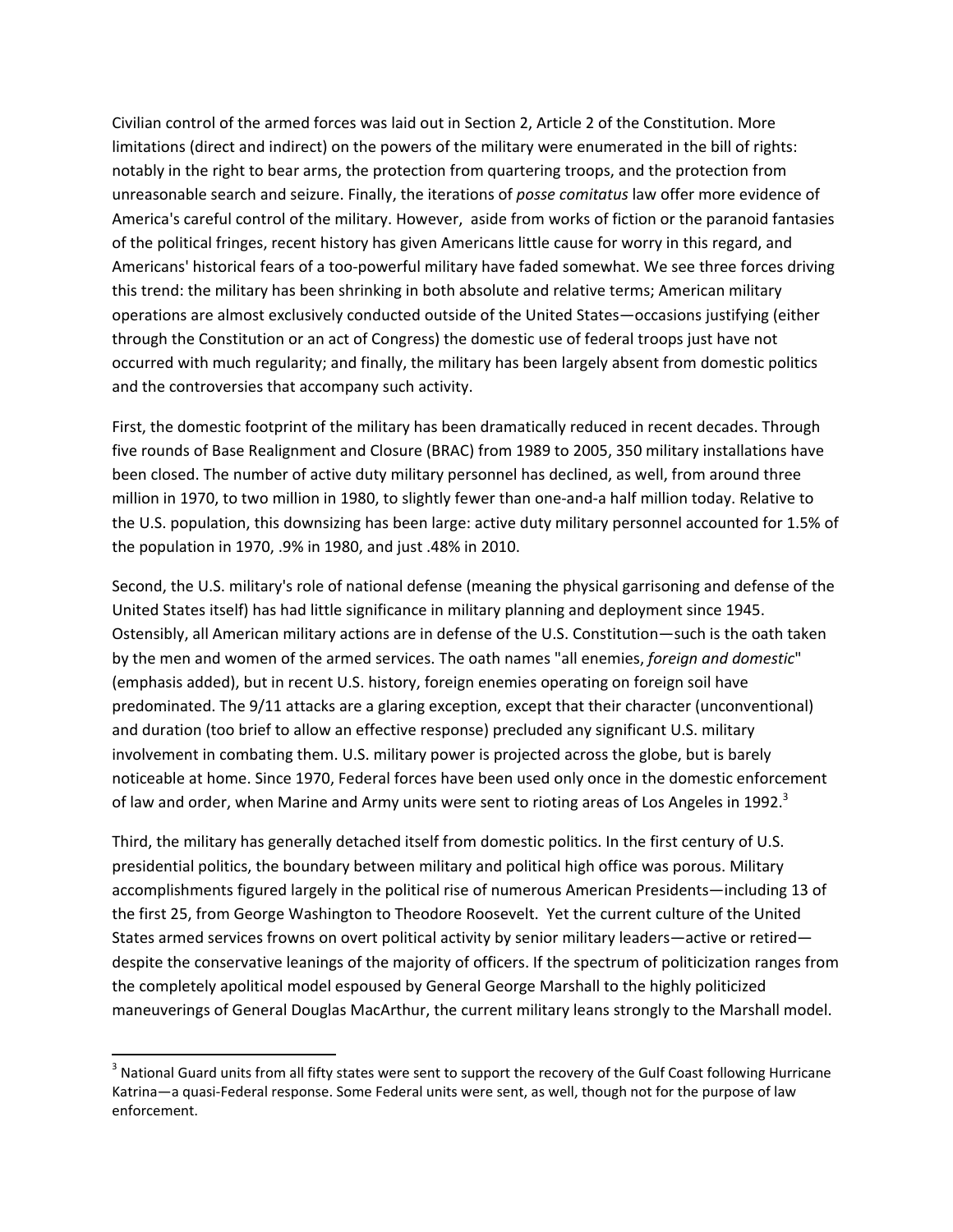Added to this, the political community is increasingly detached from the military. While numerous veterans (primarily from World War II) have sought and obtained the Presidency<sup>4</sup>, the last senior military officer to obtain his party's nomination for the Presidency is also the last one to win the office: General Eisenhower, who was serving as the NATO commander prior to the 1952 election. In an odd coincidence the last men entering the military under the post-WWII draft were born in 1952 (conscripted in December, 1972).<sup>5</sup> One is already hard-pressed to identify members of congress who serve a Department of Defense constituency. Of the nation's 541 Senators and Representatives, 118 have served or currently serve in the military (nine are serving in the National Guard or the Reserve), approximately 22% of the membership.<sup>6</sup> Although this is considerably higher than the proportion of veterans in the general U.S. population, the congress is more male (83%) and older (average age: 57.8) than the general population, so a greater proportion became adults during the conscription era, skewing the probability of military service. Perhaps more significant is the strong downward trend in military experience in the congress, demonstrating how the post-conscription era population is aging and occupying a greater proportion of government positions. According to the Congressional Research Service,

The number of veterans in the [current] Congress reflects the trend of a steady decline in recent decades in the number of Members who have served in the military. For example, there were 298 veterans (240 Representatives, 58 Senators) in the 96th Congress (1979‐1981); and 398 veterans (329 Representatives, 69 Senators) in the 91st Congress (1969-1971).<sup>7</sup>

Thus, through the military's shrinking footprint, its far‐flung activities, and its maintenance of an apolitical culture (at least when viewed from the outside), it has become less and less relevant to the daily lives of the average citizen. It may be that a crucial element to preserving and increasing the public's trust in the military is maintaining a distance between the preparation, conduct, and control of military operations and the domestic lives of Americans. In this way, the nation's traditional wariness towards military power has to some extent receded in recent decades. At the time of its inception four decades ago, some observers worried that the all‐volunteer military would emerge as a modern Praetorian Guard or a potent political menace. These fears have thus far been unfounded.

Of course, the degree of societal trust in the military has not always been at the high levels of today. The American people have a longstanding respect for the principles of duty and sacrifice embodied by the nation's armed forces, and a belief that the conduct of war has a rightful place in establishing and

 $4$  President Truman served in WWI. Nominees Wendell Willkie (Army) Adlai Stevenson (Navy) enlisted during the First World War but the war ended before they saw action. Presidents Kennedy, Nixon, Ford and George H.W. Bush served in WWII, and President Johnson served briefly in the Pacific. President Carter entered the United States Naval Academy in 1943 and served in the post‐WWII Navy. Democratic nominees George McGovern (WWII), Al Gore (Vietnam) and John Kerry (Vietnam) saw combat, and Michael Dukakis served in the peacetime Army. Republican nominees Bob Dole (WWII) and John McCain (Vietnam) also saw combat. Independent nominee Ross Perot served in the Navy. This review is restricted to Presidents and presidential candidates who served in the

nationally controlled military, as opposed to National Guard units.<br>
<sup>5</sup> Selective Service System, History and Records (sss.gov)<br>
<sup>6</sup> Note that a very small proportion of members of the congress have children in the milita 2011. http://www.senate.gov/reference/resources/pdf/R41647.pdf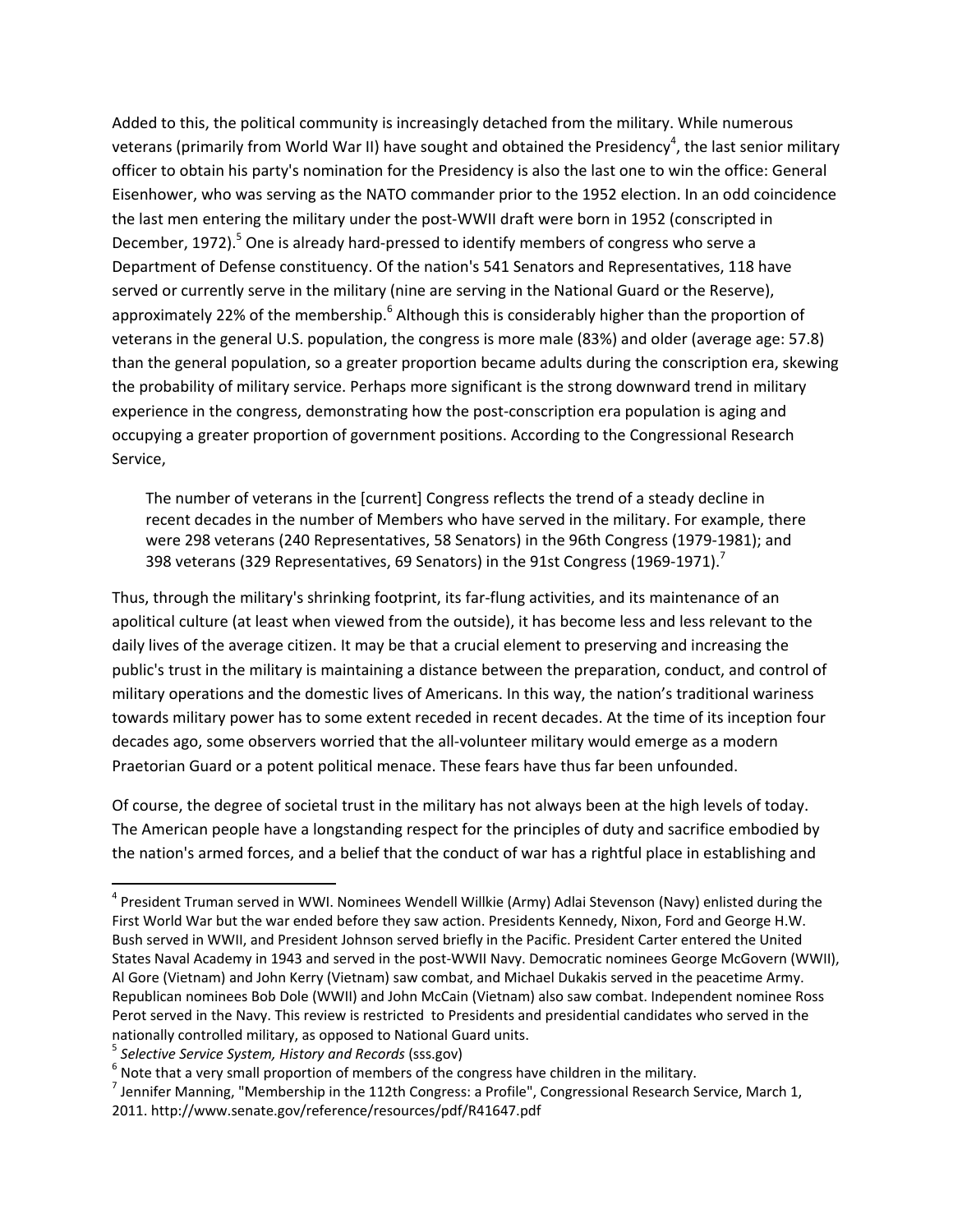protecting the nation. The United States may have been "conceived in liberty", but it was birthed, and preserved in blood—in the rebellion against England; in the civil war; in wars of expansion against Mexico, native Americans, and Spain; and in the wars of the 20th and 21st centuries. Indeed, from the viewpoint of the American people, the great lesson of the  $20<sup>th</sup>$  century was that American military power accompanied by the spread of Anglo‐Saxon models of government and economy wrought widespread peace and prosperity. Yet this triumph was not without setbacks. The Vietnam War was a traumatic experience for the U.S. military, and it damaged public confidence in the armed services. In 1966, a Harris survey found that 61% of respondents had "a great deal of confidence" in the military's leadership; five years later, just 27% of respondents felt that way. Yet these effects of the war were not restricted to the leadership of the armed services. The events surrounding the war undermined trust in the leadership of virtually all major American institutions. (See Table 2, below.) What is notable is that only the military has recovered the confidence that it lost. $8$ 

|                                | 1966 | 1971 | 1981 | 1991  | 2001 | 2011 | Change,<br>1966-2011 |
|--------------------------------|------|------|------|-------|------|------|----------------------|
| <b>Organized Religion</b>      | 41   | 27   | 22   | 21    | 25   | 24   | $-17$                |
| <b>The Military</b>            | 61   | 27   | 28   | $47*$ | 44   | 57   | $-4$                 |
| <b>US Supreme Court</b>        | 50   | 23   | 29   | 15    | 35   | 24   | $-26$                |
| <b>Congress</b>                | 42   | 19   | 16   | 9     | 18   | 6    | $-36$                |
| <b>Major Educational Inst.</b> | 61   | 37   | 34   | $32*$ | 35   | 30   | $-31$                |
| <b>The Press</b>               | 29   | 18   | 16   | $13*$ | 13   | 11   | $-18$                |
| <b>Organized Labor</b>         | 22   | 14   | 12   | 21    | 15   | 15   | $-7$                 |
| <b>Major Companies</b>         | 55   | 27   | 16   | 20    | 20   | 13   | $-42$                |

Table 2: Harris Index of Confidence, Percentage of Respondents Expressing "a great deal" of Confidence in the "people in charge of running" these Institutions (red indicates decline from prior survey) $9$ 

*\*Average of nearest adjacent data, since no response was provided for 1991.*

In evaluating such polls, we should remember that to some respondents, one may do no wrong, and to others, one may do no right. The important changes occur in between, and the Harris data shows a significant shift in the way the "middle" of the country feels about the leadership of the military since the end of the Vietnam War.<sup>10</sup> How can we understand this change? Upon what does the trust of society depend?

<sup>&</sup>lt;sup>8</sup> The decline in public confidence in labor leadership has been small, but that is from a low baseline (just 22%).<br><sup>9</sup> Harris, *Index of Confidence, M*ay 18, 2011.

http://www.harrisinteractive.com/NewsRoom/HarrisPolls/tabid/447/ctl/ReadCustom%20Default/mid/1508/Articl eId/780/Default.aspx

 $10$  Gallup confidence polls support this result, though because they aggregate two responses in the historical tables ("a great deal" and "quite a lot"), the data shows less variance and is somewhat less informative. See Figure 1, above. Gallup, *Confidence in Institutions*, June 9‐12, 2011. http://www.gallup.com/poll/1597/confidence‐ institutions.aspx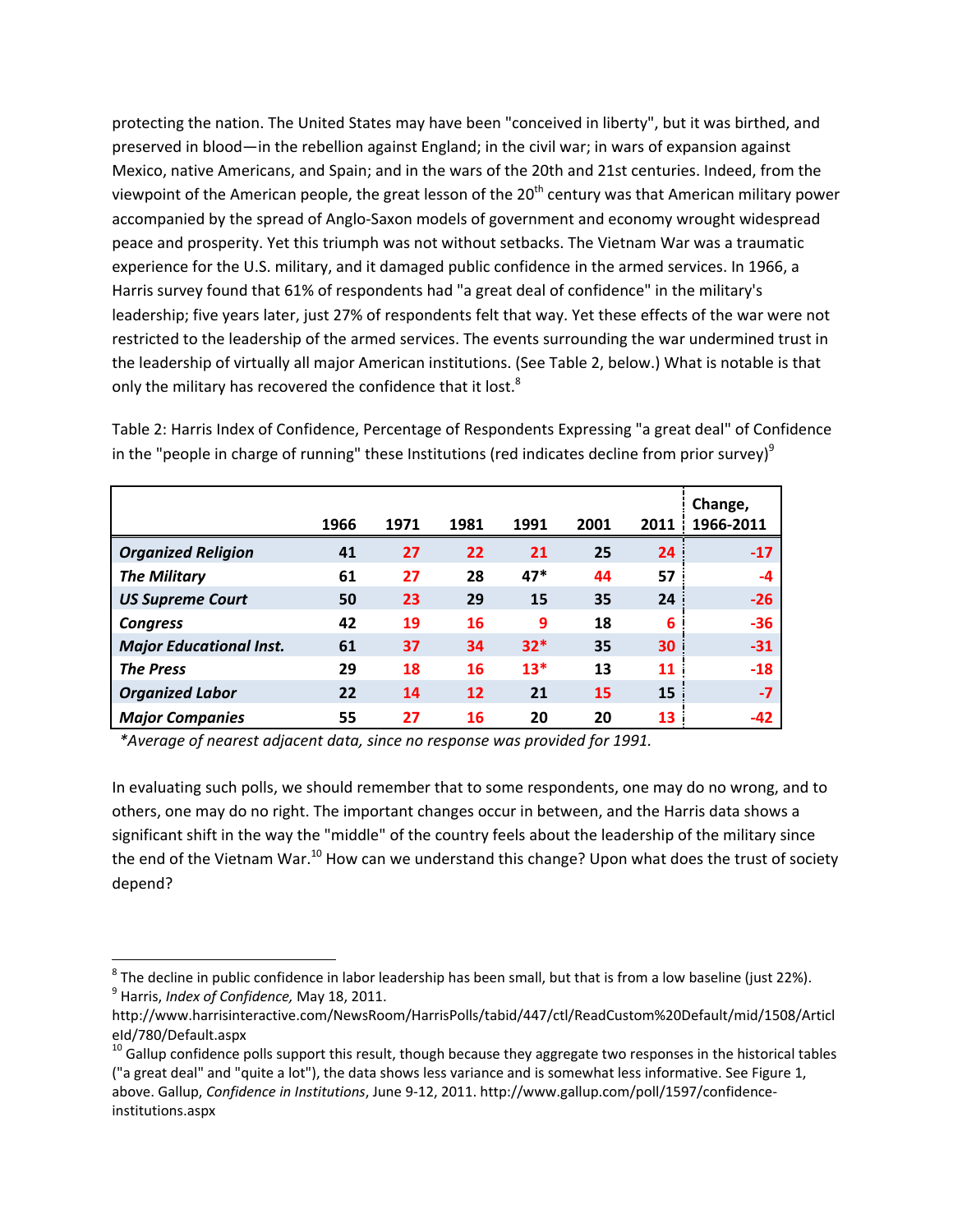As discussed above, part of this ascendance may stem from a decline in public fears of military interference in civic life. But a purely negative explanation for the rise in confidence in the military is surely incomplete. Institutions also derive public support from other factors: namely, competence, and a concern for society's best interest. This raises two questions. First, has the military become more competent since the Vietnam War? Second, has it become more public‐minded in that time? To the first question, we defer to the analysis and opinions of others. Suffice it to say that the military's performance in operations from Grenada to the recent Libyan campaign has cemented its reputation as the world's most formidable fighting force. It has struggled on occasion, but it has also demonstrated remarkable resilience and strength in recovering from these setbacks.

That society respects competence is unsurprising. It is equally important to note that society expects institutions to serve a greater good, not merely the institution's interests. This public‐mindedness is grounded in three principles: selflessness, accountability, and fairness. These factors are highlighted by the other institutions that enjoy widespread public confidence: small business and the police. According to the 2011 Gallup poll results, 78% of Americans expressed a great deal or quite a lot of confidence in the military; 64% said the same for small business and 56% of Americans were confident in the police. In contrast, the Congress (12%), the Presidency (35%), and big business (19%) are held in relatively low regard by the American public. What does the military have in common with the police and small business? In the latter case, unselfish service is a common trait. The police (ideally) have no other purpose than to protect and serve the nation's communities. In performing this service, capable men and women make sacrifices. They give up potentially lucrative and rewarding opportunities in other jobs. Most significantly, they put themselves in danger, sometimes sacrificing their lives. Small business is perceived to share two key traits with the military: fairness and accountability. In small business, Americans see the epitomy of the best qualities of the nation's economic system (opportunity for those who seek it, rewards for those who succeed), absent the abuses and corruption that they impute to big business and banks. Small business owners pursue self interest, but their success is deserved because it emerges from their own hard work and not from a manipulation of the system's resources. Small businesses create wealth and opportunity; they are a gateway for immigrants to enter the American middle class, and they evoke the entrepreneurial spirit and mythos of American economic history— Andrew Carnegie, Bill Gates, the fictional heroes of Horatio Alger stories, et al. Furthermore, small business owners are exposed to risk; if a small business fails, it is left to fail. Thus, fairness works both ways.

Accountability and merit‐based rewards are two sides to the same coin: there is no justice in rewarding success if there are no consequences to failure. In their book, *The Meritocracy Myth*, <sup>11</sup> Stephen McNamee and Robert Miller argue that the American dream rests upon the belief that America is the land of limitless opportunity in which individuals can go as far as their own merit takes them. Individuals get out of the system what they put into it and getting ahead is based on individual merit, which is a combination of factors including innate abilities, working hard, having the right attitude, and having high

<sup>&</sup>lt;sup>11</sup> Stephen J. McNamee and Robert K. Miller Jr., *The Meritocracy Myth,* 2<sup>nd</sup> ed., (Lanham, MD: Rowman & Littlefield Publishers, 2009).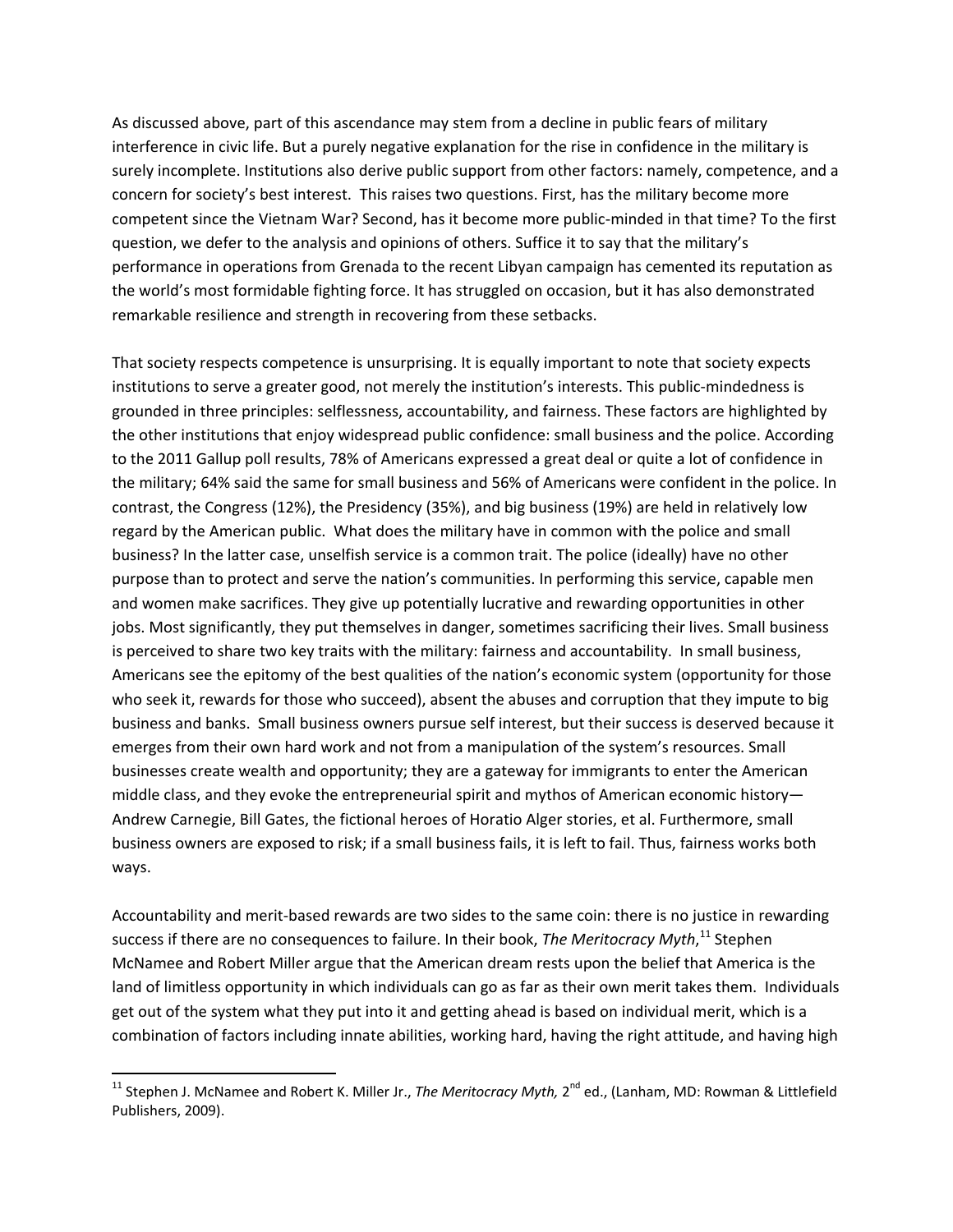moral character. McNamee and Miller go on to point out, however, that there are social forces in America that suppress or negate the effects of merit in the race to get ahead in American society. Such social forces include inheritance, social and cultural advantages, unequal educational opportunity, the decline of self-employment, and discrimination in all of its forms. Yet the military is seen as relatively free of these sources of injustice.

The military places soldiers in a culture where advancement and recognition are based on individual achievement. The social sources of injustice described by McNamee and Miller are countered by military policies that eliminate nepotism, negate socio‐economic and cultural differences, and express zero tolerance for any type of discrimination. Nepotism and inheritance are eliminated by the lack of horizontal entry into the profession. The only way to move up the hierarchy in the military is to start at the bottom. Thus, most Americans believe that the military provides opportunity to all Americans competence is recognized and rewarded, training and educational resources are provided, etc. Simultaneously, incompetence and failure have consequences. Much of the anger toward American corporations today stems from the feeling that the men and women who lead these firms have escaped the just consequences of their actions. This offends Americans' strong sense of fairness. Thus, selflessness, merit and accountability at the institutional level generate higher levels of trust in American society.

The military's embodiment of these principles has led some to seek broader lessons from the example of the armed forces. In particular, the military is offered as an exemplar in instilling the notions of service and civic responsibility in America's youth. Calls to reinstate a draft (or at least a draft as a part of compulsory national service) are an example of this sentiment. According to this view, the draft, beyond meeting the manpower requirements of the military in a way that reflects the society it serves, would draw the country together through the common experience of national service, encouraging the development of shared values, and would be a powerful remedy for the individualism that seems to dominate today's society. The sociologist Charles Moskos, harkening back to the draft days in the post‐ WWII era, noted:

During the peaceful years of the 1950s‐‐‐a time not unlike our own, when the threat of mass destruction hung in the air‐‐‐most Ivy League men had to spend two years in uniform, before or after college, working and bunking with others of very different backgrounds and races (the military, remember, was about the only racially integrated institution at the time).

This shared experience helped instill in those who served, as in the national culture generally, a sense of unity and moral seriousness that we would not see again‐‐‐until after September 11, 2001. It's a shame that it has taken terrorist attacks to awaken us to the reality of our shared national fate. We should use this moment to rebuild institutions like the draft that will keep us awake to this reality even as the memory of the attacks fade.<sup>12</sup>

Still, the return of the draft seems a remote possibility. But there are other ways in which Americans seek to leverage the virtues of the military in promoting good citizenship, searching for ways to translate

<sup>12</sup> Charles Moskos and Paul Glastris, "Now Do You Believe We Need A Draft?" *Washington Monthly,* November 2001.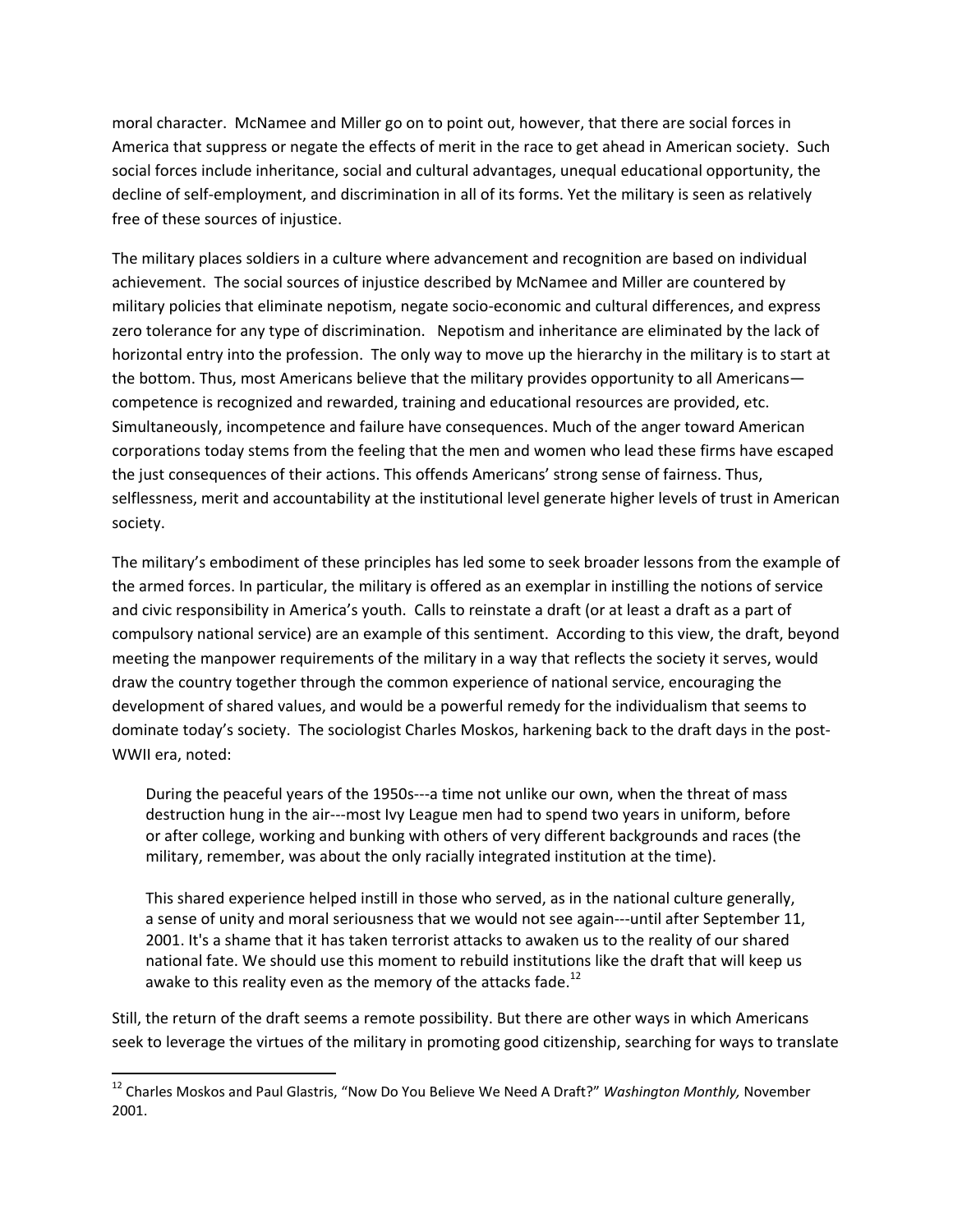the values engendered through military training, education, and leader development to communities throughout the country. Retired military officers have been summoned to lead troubled school districts in places such as Washington DC, Seattle, Huntsville, and Wake County, NC. There has been a surge in popularity in rehabilitating wayward juveniles in teen boot camps and junior ROTC detachments have multiplied in schools across the nation in hopes of instilling the values of self‐discipline and leadership. Additionally, public school military academies have now emerged in response to the yearning for renewed citizenship. In Chicago—where over 10,000 high school students now wear a uniform to class—retired Army officer and current principal of the Chicago Marine Academy, Paul Stroh, stated that the mission of public military schools is simply to "produce a student that is prepared for post-secondary education and that eventually will become a leader in their community, at the city, the state, or even the national level."<sup>13</sup>

Turning to the military model for the education of America's youth has not been without criticism. Boot camps have been under closer scrutiny after instances of abuse, junior ROTC and public school military academies have been accused of surreptitiously serving as recruiting offices, and the pedagogical competence of military officers serving in positions of educational leadership has been questioned. Nevertheless, admiration for the role of the military in imbuing the values of citizenship in young people continues to endure.

But what exactly is it about the military that takes America's youth—who are often in a stage of life more characterized by self-interest and selfishness than sacrifice and selflessness—and transforms them into soldiers willing to set aside their self‐interest in pursuit of the greater good? Or to expose themselves to the consequences of their decisions (including the potential loss of life) when a different career choice offers a path less fraught with danger? Is it the stripping away of the individual identity with a stressing of uniformity (and uniforms)? Is it the discipline of a hierarchical system with clearly defined ranks, organizational rituals, customs, and courtesies? While these aspects of the military are often the most noticeable, they are also the most superficial. The development of selfless and responsible citizens begins with the recognition that soldiers are Americans, first, and an acceptance of the contradictions inherent to American society—the tension between self-interest and individualism, and commitment to and sacrifice for the common good.

Instead of stamping out all vestiges of American individualism in its members, the US military surrounds its members with a culture that redefines self‐interest. It is a culture that relies on what Alexis de Tocqueville called "self‐interest well understood." From his travels throughout the United States during the early 1800s, Tocqueville noted that:

Americans… are pleased to explain almost all the actions of their life with the aid of self‐ interest well understood; they complacently show how the enlightened love of themselves constantly brings them to aid each other and disposes them willingly to sacrifice a part their

<sup>13</sup> Paul Stroh as interviewed in "Chicago's Military Academies Raise Education Debate," *PBS Newshour*, December 26, 2007.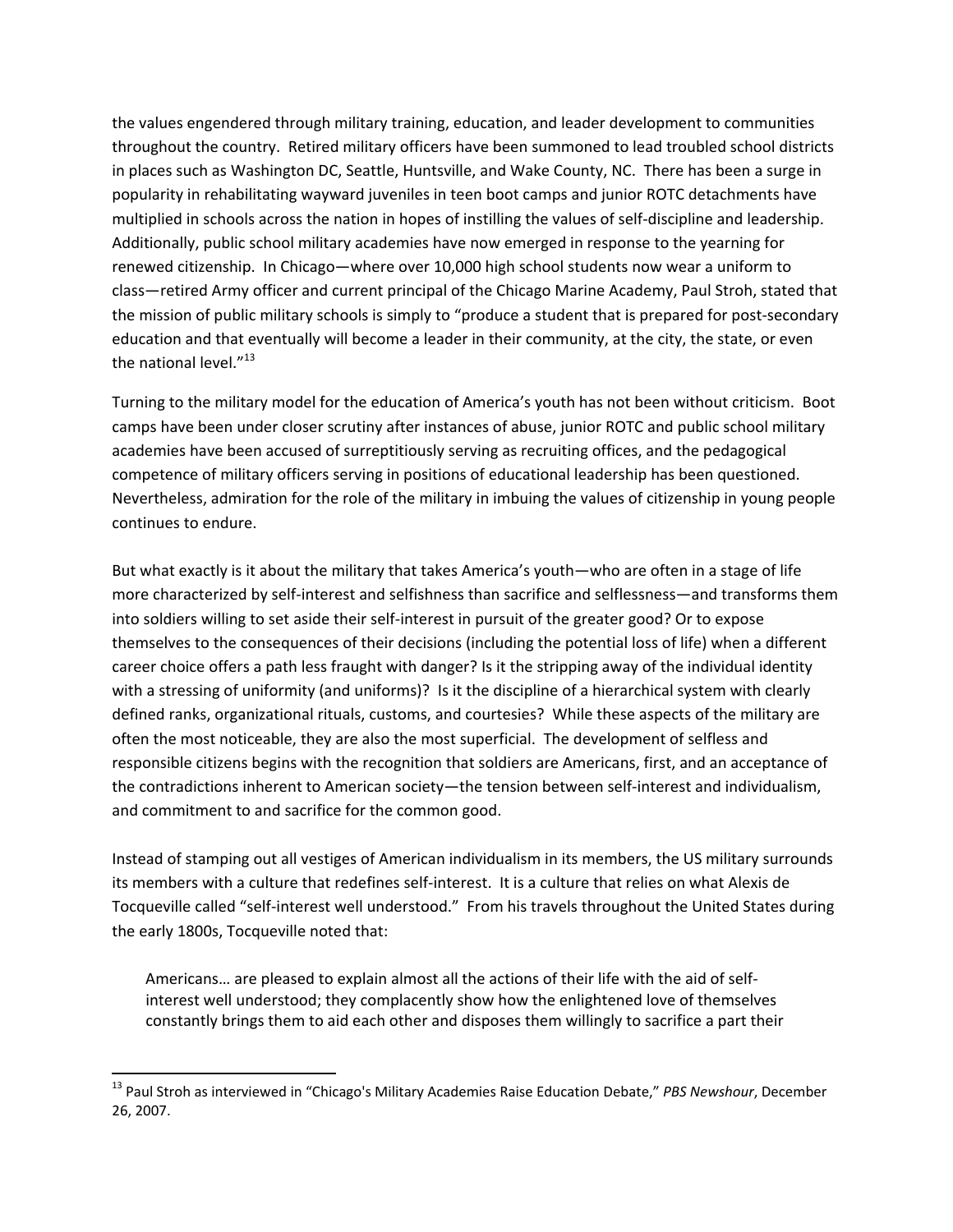time and their wealth to the good of the state. … Each American knows how to sacrifice a part of his particular interests to save the rest. $^{14}$ 

Tocqueville's Americans valued their liberty—their ability to choose for themselves and enjoy the fruits of their labors—yet they also grasped the essential paradox of liberty, namely, that its maintenance requires collective action. People during that period operated under the realization that citizens who acted to further the interests of society ultimately served their own self-interest through the betterment of the society in which they lived. This could only happen if they subjected themselves to a collective authority of civic and political groups.

Some have lamented the decline of the civic society Tocquevlille saw (notably Robert Putnam in the aptly titled *Bowling Alone*), but the American military continues to retain the individualism essential to being an American while also emphasizing the principle of "self-interest well understood". It comes about through the values and practices of the culture. In Tocqueville's words, "[Self interest well understood] forms a multitude of citizens who are regulated, temperate, moderate, farsighted, masters of themselves; and if it does not lead directly to virtue through will, it brings them near to it *insensibly through habits*."<sup>15</sup> This "insensible" inculcation of the right sort of self interest is culture. Uniforms, salutes, discipline, and hierarchy encourage this principle, but as noted social psychologist Edgar Schein points out, these are just cultural *reinforcing* mechanisms—practices such as the use of uniforms, enforced discipline, haircuts, jargon, etc. that are visible to outsiders, and therefore likely to be seen as the roots of the organizational culture.<sup>16</sup> They tell us that some sort of culture is present, but they don't tell us how it got there or what it does. Schein posits that cultures are established through the use of primary embedding mechanisms and secondary reinforcing mechanisms. Just as a farmer plants a seed, then fertilizes and waters it, embedding mechanisms take root through appropriate reinforcing mechanisms. In this sense, embedding mechanisms are the *sine qua non* of creating and changing organizational culture. Take the reinforcement away, and there's a chance the culture could "take" to the extant resources of the organization. Take away the embedding mechanism, and you find yourself watering and fertilizing weeds. Embedding mechanisms may come about through an emergent process, or they may be a function of deliberate choice by organizational leaders. Yet few meaningful cultural shifts are wrought without the vigorous involvement of key leaders.

In fiction and film, military leaders are often caricatures: either a barking drill sergeant or a megalomaniac general. In reality, military leaders are of more substance, albeit much less glamorous. They are paradoxical: in many ways similar to the people they serve, immediately recognizable as fellow travelers in our greater society; yet also different in crucial respects. It is through its leaders—from the lowest level sergeant to the highest ranking general—that the military passes on its culture of self‐ interest well understood. The process of passing on the culture begins the first day a new member is

<sup>14</sup> Alexis de Tocqueville, *Democracy in America*, translated by Harvey Mansfield and Delba Winthrop (University of Chicago Press: Chicago, 2000), pages 502-503.<br><sup>15</sup> Tocqueville, *Democracy in America*, page 502. Emphasis added.<br><sup>16</sup> Edgar H. Schein, "How Founders and Leaders Embed and Transmit Culture: Socialization from a Leadership

Perspective" in *Organizational Culture and Leadership, 2nd Ed.* (San Francisco: Jossey Bass, 1992), Chapter 13.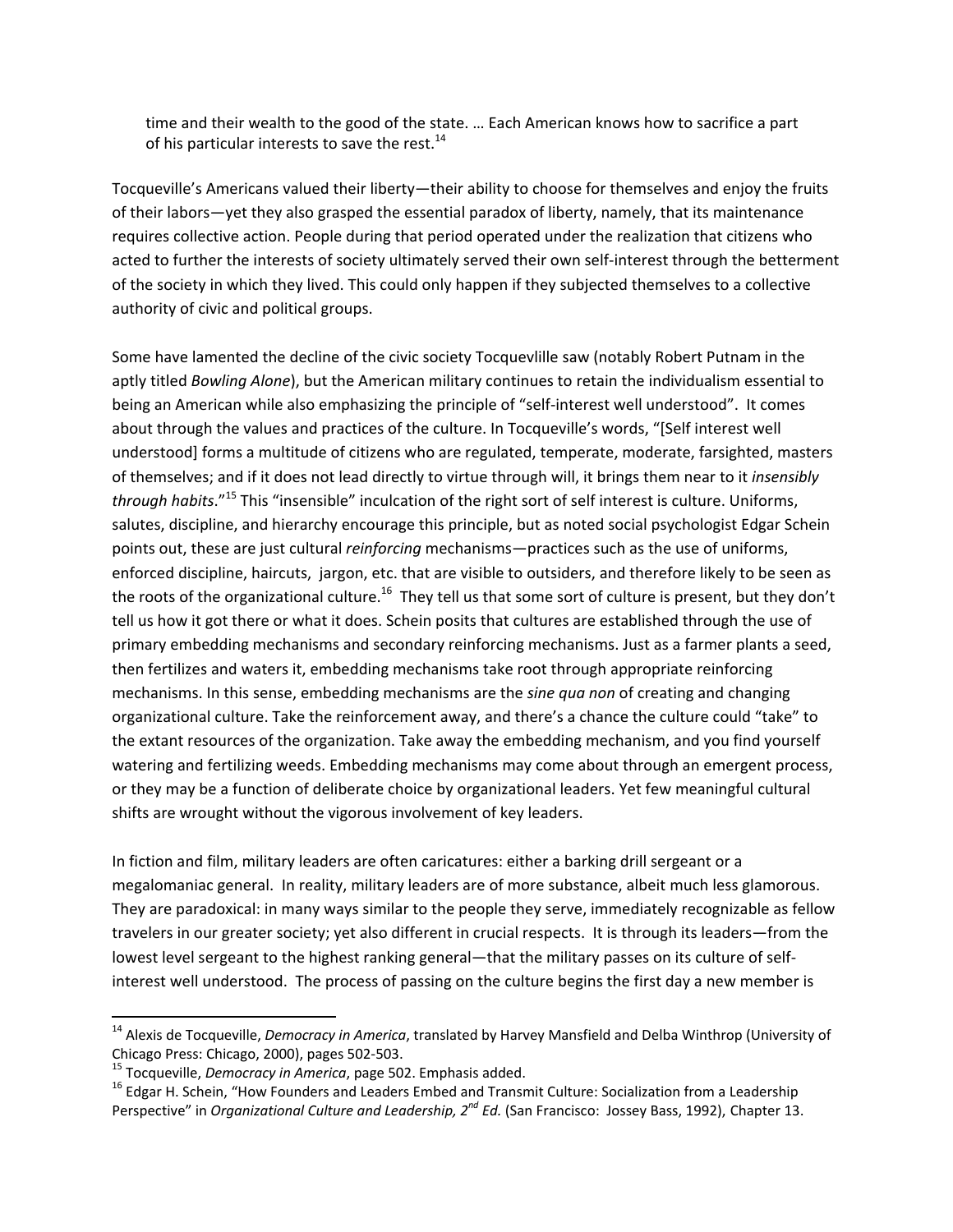introduced to the military via the drill sergeant. Despite the rough exterior, the drill sergeant, and more generally the non‐commissioned officer corps, epitomize the two characteristics of what make the military a well-regarded American institution—competence and selflessness. Note the predominance of these two themes in the Non‐commissioned Officer (NCO) Creed that is recited with pride by every sergeant in the Army:

## No one is more professional than I.

I am a Noncommissioned Officer, a leader of soldiers. As a Noncommissioned Officer, I realize that I am a member of a time honored corps, which is known as "The Backbone of the Army". I am proud of the Corps of Noncommissioned Officers and will at all times conduct myself so as to bring credit upon the Corps, the Military Service and my country regardless of the situation in which I find myself. I will not use my grade or position to attain pleasure, profit, or personal safety.

## Competence is my watchword.

My two basic responsibilities will always be uppermost in my mind ‐‐ accomplishment of my mission and the welfare of my soldiers. I will strive to remain tactically and technically proficient. I am aware of my role as a Noncommissioned Officer. I will fulfill my responsibilities inherent in that role. All soldiers are entitled to outstanding leadership; I will provide that leadership. I know my soldiers and I will always place their needs above my own. I will communicate consistently with my soldiers and never leave them uninformed. I will be fair and impartial when recommending both rewards and punishment.

Officers of my unit will have maximum time to accomplish their duties; they will not have to accomplish mine. I will earn their respect and confidence as well as that of my soldiers. I will be loyal to those with whom I serve; seniors, peers, and subordinates alike. I will exercise initiative by taking appropriate action in the absence of orders. I will not compromise my integrity, nor my moral courage. I will not forget, nor will I allow my comrades to forget that we are professionals, Noncommissioned Officers, leaders!

For many new soldiers, the non‐commissioned officer is the first adult in their lives whose primary purpose is to develop them into better men and women, and better leaders. In their NCOs, soldiers discover a curious mix of high expectations, hard truths, and unexpected compassion. Soldiers gradually realize that NCOs are drastically underpaid considering their line of work, spend inordinate amounts of time working with soldiers at the expense of family and personal time, and are utterly devoted to the Army and soldiers. Soldiers learn that NCOs take equal pride in being the "backbone of the Army" and subordinating their needs and interests to those of the officers over them or the soldiers under them. It is the constant exposure to these role models that the principle of self-interest well understood is unconsciously passed down from one generation to the next in the military.

The culture of self-interest well understood is also embedded through the actions and attitudes of military leaders at the highest levels. Unlike other institutions, the US military is led at the highest levels by leaders outside the profession. The concept of civilian control of the military ensures that the most decorated, highest ranking officers will still subordinate their views to the civilians appointed over them. It is the duty of military officers to render their expert military opinion, but it is ultimately the decision of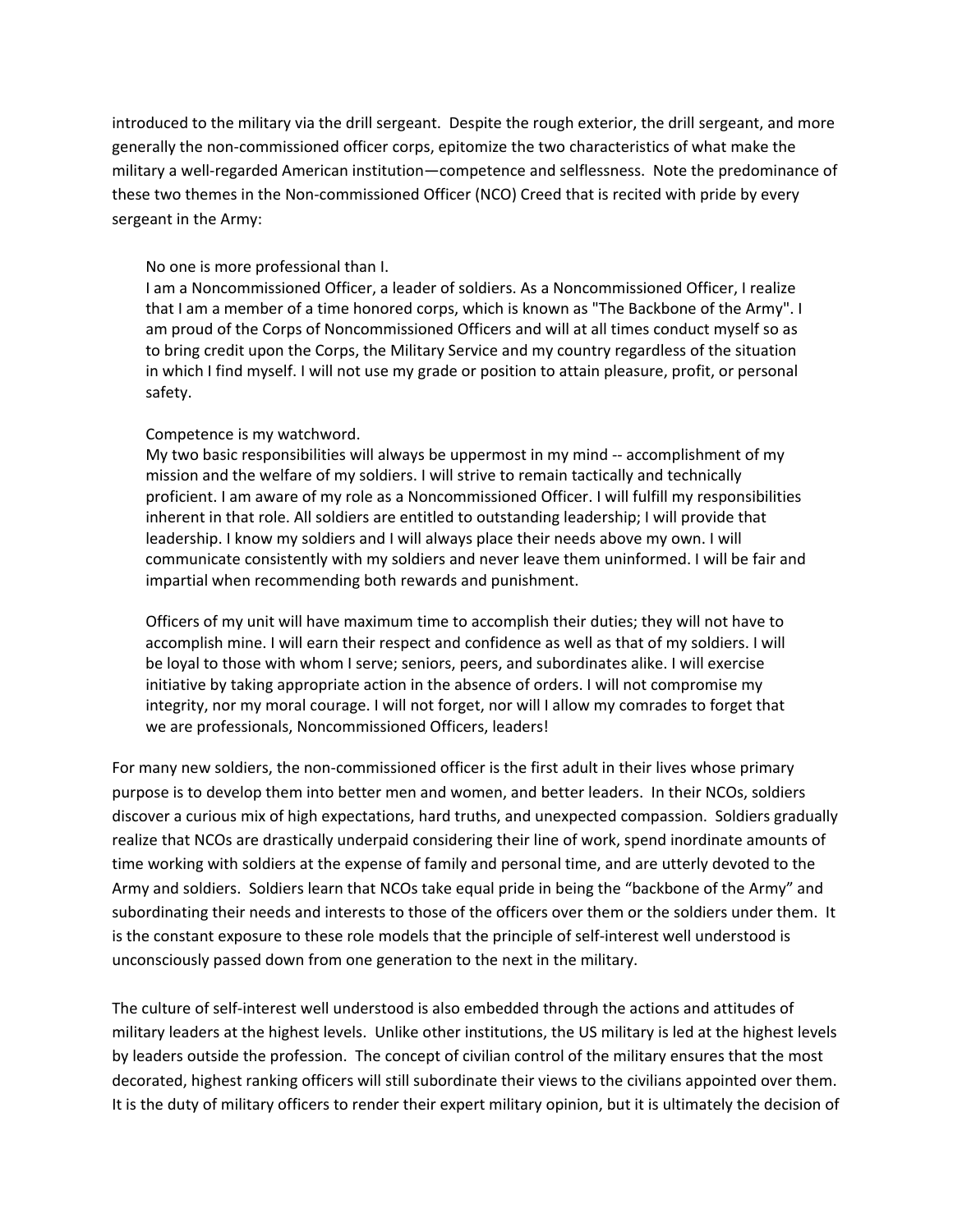the civilian political leadership that determines the strategic direction of the military. For the good of the nation, military leaders are subordinated to their elected political leaders. From President Truman's firing of General Douglas MacArthur in 1951, to General Stanley McChrystal's relief as commander of forces in Afghanistan in 2010 by President Obama, history provides numerous examples of this subordination—a fact built on service and accountability.

The men and women of the armed forces, including senior officers, sacrifice a great deal of personal liberty. They subordinate their wills to the protection of the United States Constitution and more tangibly to the will of their superiors and the code of conduct of the organization. Yet such a commitment must be reinforced by other organizational practices. In this regard, the reinforcing mechanisms of military culture establish and guard privileges that are found almost nowhere else in American society. This is the implicit contract of military service. To the soldier, the sailor, the marine, and the airman, the Nation says, "Give me your liberty, and I will give you freedom." The men and women of the armed forces live free from many of the fears that daily weigh on their civilian counterparts. The value of the individual is reinforced in the complete social safety net (by "complete", we do not suggest it is without flaws) that surrounds them from the day they enter the service until the day they leave, and, in some cases, long after they retire. Individual identity may be diminished by providing soldiers common uniforms, for example, but the value of individuals is enhanced. Socioeconomic differences are erased. Personnel of similar rank receive similar housing, health care, and compensation. They shop in the same company department and grocery stores (the post exchange, or PX, and the commissary). Discrimination is minimized with a system that emphasizes (and includes in performance evaluations) equal opportunity, but stops short of using quotas in order to avoid reverse discrimination. Thus, contrary to McNamee and Miller's observations that meritocracy is a myth in America, individualism via the workings of meritocracy is alive and well in the US military.

This push‐pull dynamic of the subordination and protection of individual liberty is perhaps most powerfully demonstrated in the military's code of comradeship. Military men and women take tremendous personal risks for the sake of a fallen or wounded fellow. Soldiers are encouraged to strive for personal advancement, but always within the context of others—whether the others are a buddy, the unit, or the profession. This juxtaposition of the individual with the obligation towards others is core to the Soldier's Creed:

> I am an American Soldier. I am a warrior and a member of a team. I serve the people of the United States, and live the Army Values. I will always place the mission first. I will never accept defeat. I will never quit. I will never leave a fallen comrade. I am disciplined, physically and mentally tough, trained and proficient in my warrior tasks and drills. I always maintain my arms, my equipment and myself. I am an expert and I am a professional.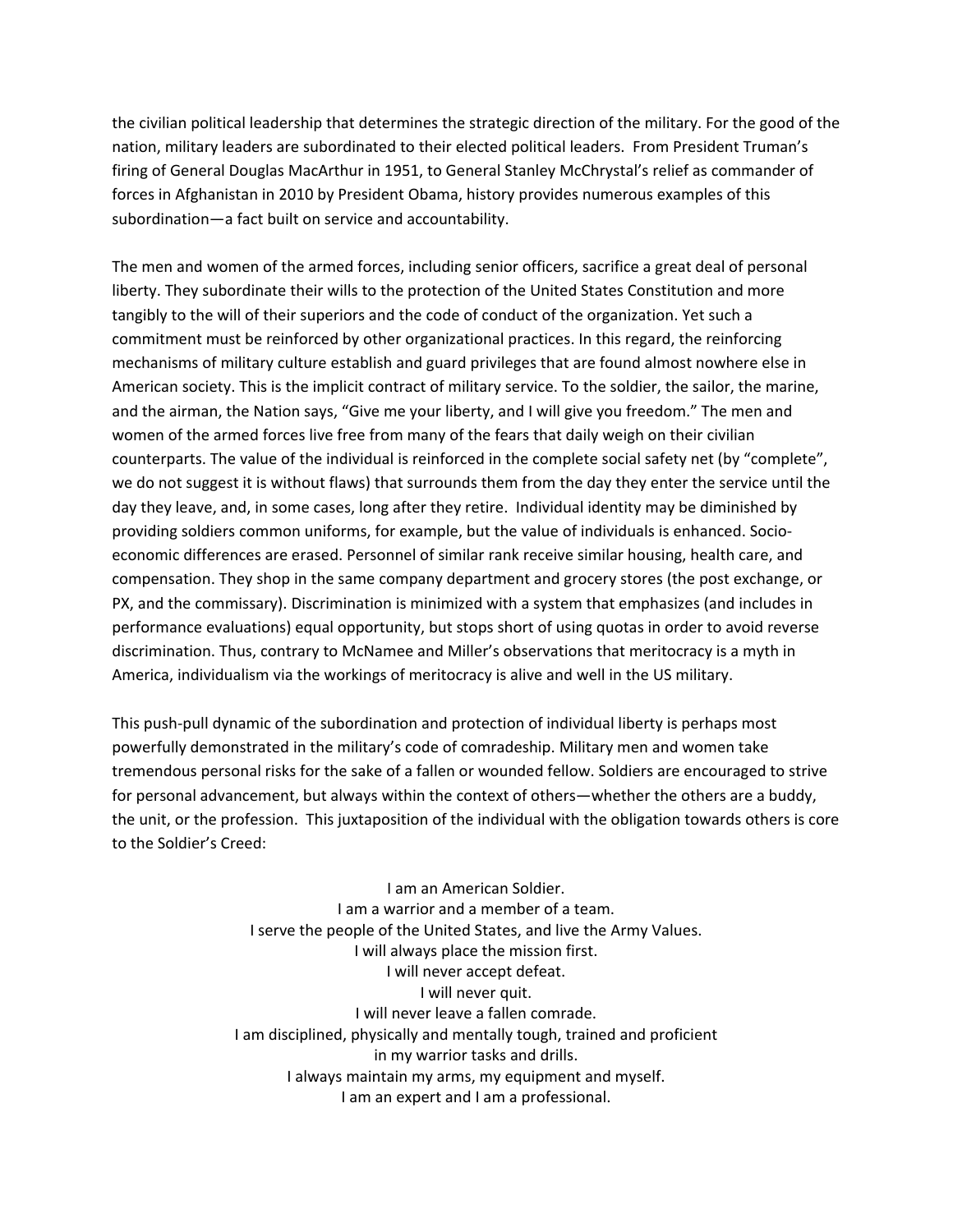I stand ready to deploy, engage, and destroy, the enemies of the United States of America in close combat. I am a guardian of freedom and the American way of life. I am an American Soldier.

For a soldier to promise to never leave a fallen comrade—even if that means endangering themselves in the process—requires a transformed understanding of individualism. The individual is of great worth, but it is always *the other* individual. No soldier demands special treatment, for he or she knows that such demands are unnecessary. It is the principle of self-interest well understood.

Yet the Soldier's Creed is merely an artifact of Army culture. We find an organization's true values and beliefs not in creeds or published proclamations, but instead in observing how rewards and recognition are dispensed within the organization. Corporations dole out pay raises and bonuses to reinforce and recognize those who exemplify desired corporate values. Instead of monetary remuneration, the military relies on awards or medals to applaud those who uphold and exemplify its values. The highest award in the military is the Congressional Medal of Honor, awarded by the President to a service member who:

Distinguishes himself or herself conspicuously by gallantry and intrepidity at the risk of his or her life above and beyond the call of duty while engaged in an action against an enemy of the United States.17

Recipients of the Medal of Honor are so respected by other members of the military that they are customarily saluted, regardless of rank or status. The Medal of Honor may be the military's most vivid symbol of the application of the principle of self interest, well understood. Of the servicemen awarded the Medal during and since World War II, almost 60% died as a result of their heroism. This extraordinary standard of self‐sacrifice has continued in the conflicts in Iraq and Afghanistan. (See Table 3.)

| Recipient         | <b>Service</b> | Location    | Year | <b>Situation</b>                         |
|-------------------|----------------|-------------|------|------------------------------------------|
| Paul R. Smith     | Army           | Iraq        | 2003 | Killed while holding the enemy at bay,   |
|                   |                |             |      | allowing for the wounded to be carried   |
|                   |                |             |      | out.                                     |
| Jason Dunham      | <b>Marines</b> | Iraq        | 2004 | Fought hand-to-hand with the enemy       |
|                   |                |             |      | and hurled himself on a grenade to       |
|                   |                |             |      | protect fellow Marines                   |
| Michael P. Murphy | Navy           | Afghanistan | 2005 | Led a four-man reconnaissance team in    |
|                   |                |             |      | a fight against superior numbers,        |
|                   |                |             |      | exposed himself to hostile fire in order |
|                   |                |             |      | to call for help                         |
| Jared C. Monti    | Army           | Afghanistan | 2006 | Killed while trying to rescue a wounded  |

|  |  |  |  |  | Table 3: Post-9/11 Medal of Honor Recipients |
|--|--|--|--|--|----------------------------------------------|
|--|--|--|--|--|----------------------------------------------|

<sup>17</sup> *Military Awards*, Army Regulation 600‐8‐22, (Washington DC: US Government Printing Office, 2011), p. 53.